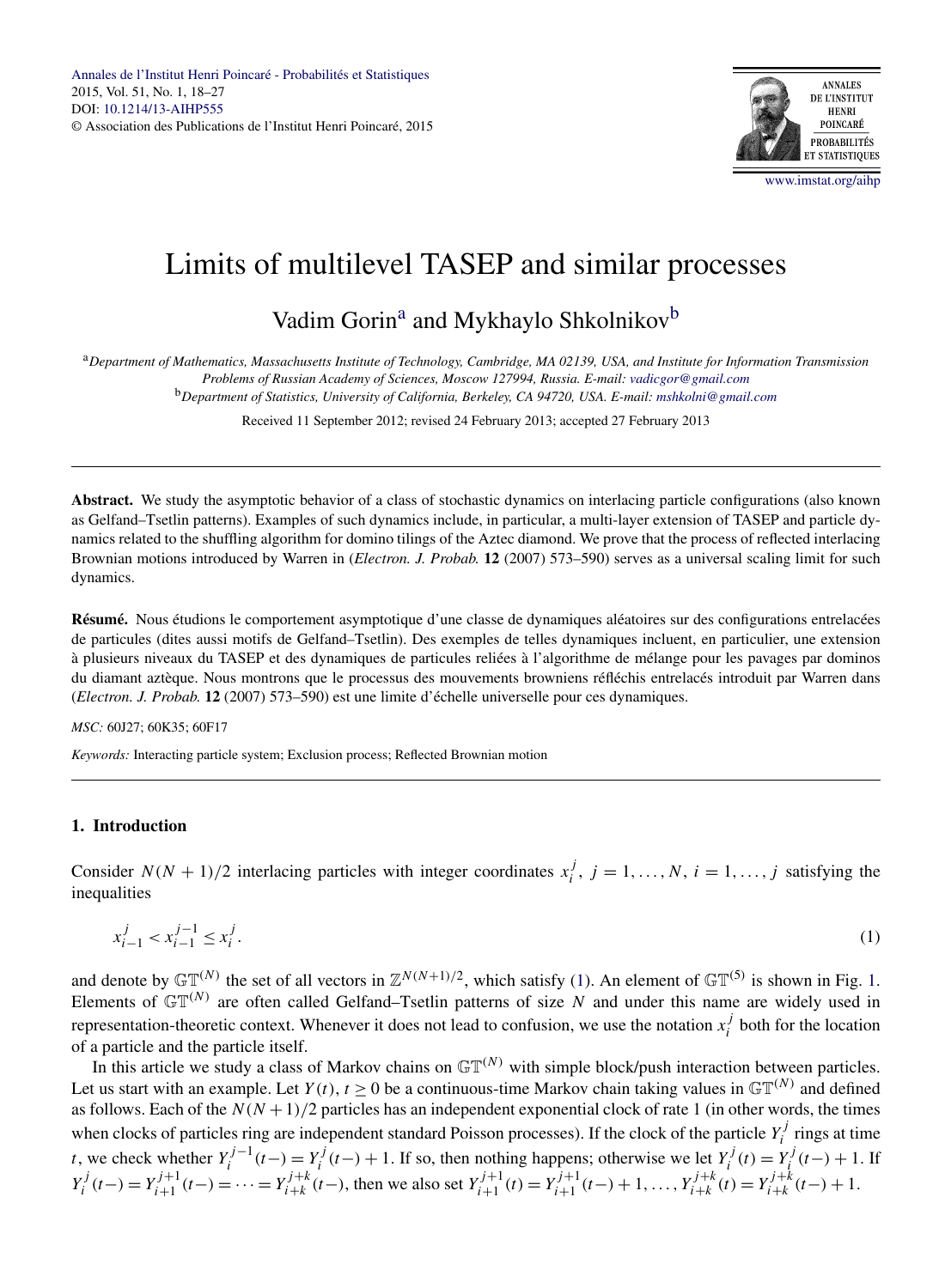<span id="page-1-0"></span>

Fig. 1. Interlacing particles.

Informally, one can think of each particle having a weight depending on its vertical coordinate, with higher particles being lighter. The dynamics is defined in such a way that heavier particles push lighter ones and lighter ones are blocked by heavier ones in order to preserve the interlacement conditions.

The Markov chain *Y* was introduced in [\[4\]](#page-9-0) as an example of a 2d growth model relating classical interacting particle systems and random surfaces arising from dimers. The restriction of *Y* to the *N* leftmost particles  $x_1^1, \ldots, x_1^N$  is the familiar totally asymmetric exclusion process (TASEP), while the particle configuration *Y (t)* at a fixed time *t* can be identified with a lozenge tiling of a sector in the plane and with a stepped surface (see the introduction in [\[4\]](#page-9-0) for the details).

More generally, we can start from any  $N(N + 1)/2$  integer-valued random processes (in discrete or continuous time) with unit jumps of particles (but possibly differing jump rates) and construct a process similar to *Y* on  $\mathbb{GT}^{(N)}$ through the same block/push interactions between particles (see Section [2](#page-3-0) for a formal definition). We will refer to this process as the *interlacing dynamics* driven by the original  $N(N + 1)/2$  random processes. Some of such processes were studied in [\[4,23\]](#page-9-0) and [\[17\]](#page-9-0). In particular, in the last article it is shown that interlacing dynamics driven by  $N(N + 1)/2$  independent simple random walks is closely related to the shuffling algorithm for the domino tilings of the Aztec diamond studied in [\[11\]](#page-9-0).

In the present article we investigate the convergence to the scaling limits of the process *Y* and more general interlacing dynamics. The asymptotics of the *fixed time* distributions of such processes as  $t \to \infty$  is well studied. Most results are easier to prove if the process is started from the *densely packed* initial conditions:  $Y_i^j(0) = 1 - i$ ,  $j = 1, \ldots, N, i = 1, \ldots, j$ . The reason is that such processes often have *determinantal* correlation functions (see [\[4\]](#page-9-0)). However, many of the results hold in much greater generality. If one takes the limit  $t \to \infty$  for a fixed  $N \in \mathbb{N}$ , then the distribution of *Y (t)* converges to the so-called "GUE-minors" process, namely the joint distribution of the eigenvalues of an  $N \times N$  Gaussian Hermitian matrix and the eigenvalues of its top-left corners (see [\[1,16,17,20\]](#page-9-0)).

If *N* goes to infinity together with *t*, then locally one unveils the Tracy–Widom distribution, the Airy point process and discrete point processes governed by the sine kernel in the limit (see [\[8,14,15\]](#page-9-0)), whereas the global fluctuations in this model are described by the Gaussian Free Field (see [\[4\]](#page-9-0)). In the physics terminology the model fits into the anisotropic KPZ universality class (see the introduction in [\[4\]](#page-9-0) and the references therein for more details).

We perform the next step and study the joint distributions of *Y* and similar processes at *various* times. Currently we restrict ourselves to the case of fixed *N*. The limit process  $W_i^j$ ,  $j = 1, ..., N$ ,  $i = 1, ..., j$  was introduced in [\[22\]](#page-9-0) and can be constructed inductively as follows.  $W_1^1$  is standard Brownian motion; given  $W_i^j$  with  $j < k$  the coordinate *W*<sup>*k*</sup> is defined as a Brownian motion *reflected* by the trajectories  $W_{i-1}^{k-1}$  (if *i* > 1) and  $W_i^{k-1}$  (if *i* < *k*) (see [\[22\]](#page-9-0) or Section [2](#page-3-0) for a more detailed definition). The process *W* has many interesting properties: for instance, its projection  $W_i^N$ ,  $i = 1, ..., N$  is an *N*-dimensional Dyson's Brownian motion, namely the process of *N* independent Brownian motions conditioned not to collide with each other by means of Doob's *h*-transform.

Our main result is the following theorem. Let  $D([0, \infty), \mathbb{R}^{N(N+1)/2})$  stand for the space of right-continuous functions from  $[0, \infty)$  to  $\mathbb{R}^{N(N+1)/2}$  having left limits, endowed with the topology of uniform convergence on compact sets.

**Theorem 1.** Let  $X(\cdot; n)$ ,  $n = 1, 2, \ldots$  be a sequence of  $\mathbb{Z}^{N(N+1)/2}$ -valued random processes with unit steps in each *coordinate and let*  $X(\cdot; n)$ ,  $n = 1, 2, \ldots$  *be the interlacing dynamics driven by*  $X(\cdot; n)$ ,  $n \in \mathbb{N}$ , *respectively*, *with some*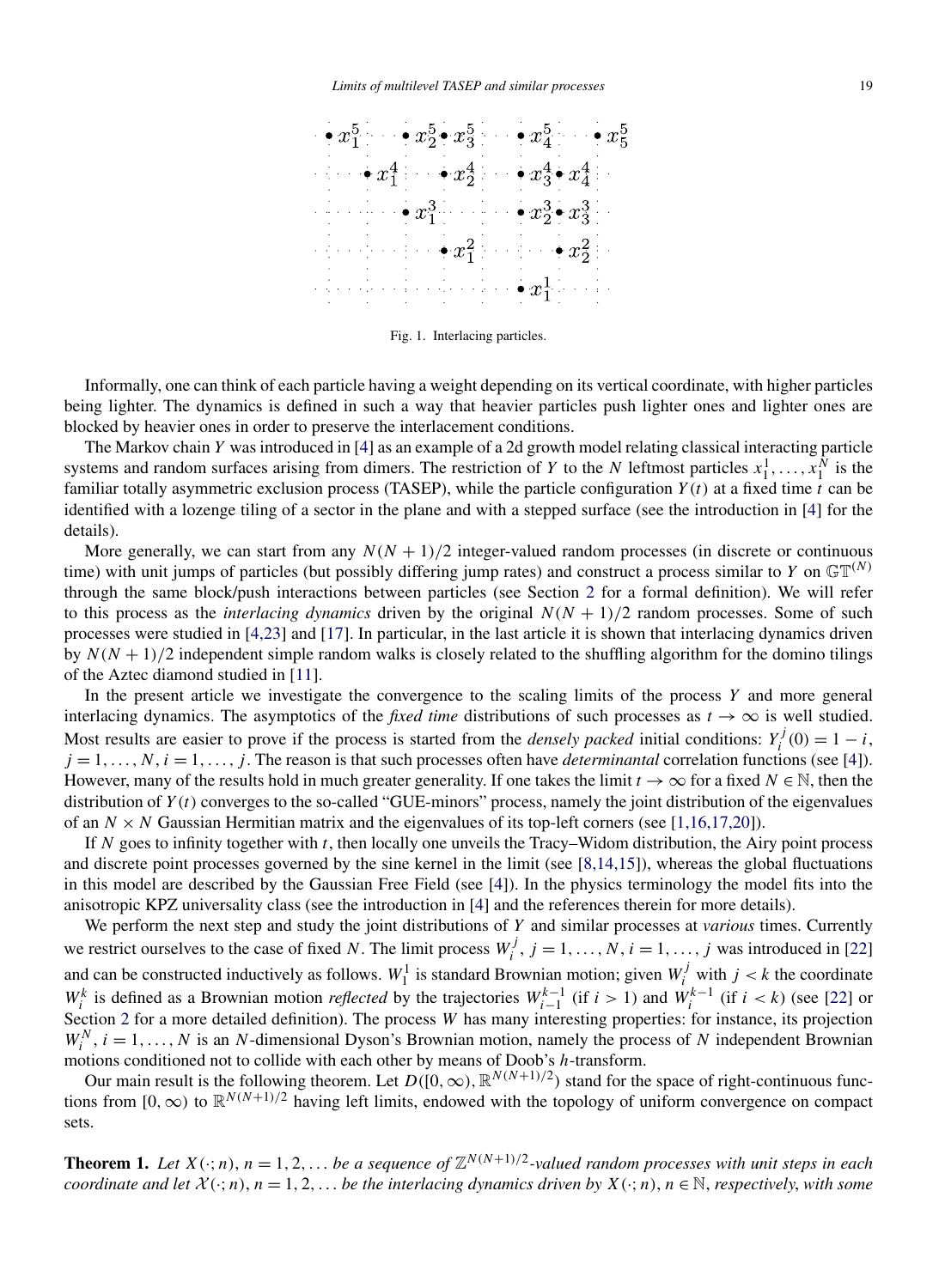*initial conditions*  $X(0; n) \in \mathbb{GT}^{(N)}$ ,  $n \in \mathbb{N}$ , which are independent of the increments of  $X(\cdot; n)$ ,  $n \in \mathbb{N}$ . Suppose that *there exists a sequence*  $\{a_n(\cdot)\}_{n\in\mathbb{N}}$  *of continuous real-valued functions on*  $[0,\infty)$  *and a sequence*  $\{b_n\}_{n\in\mathbb{N}}$  *of positive* reals such that, as  $n \to \infty$ , one has  $b_n \to \infty$ , the law of  $(X(\cdot; n) - a_n(\cdot))/b_n$  on  $D([0, \infty), \mathbb{R}^{N(N+1)/2})$  converges to *the law of a standard*  $N(N + 1)/2$  *dimensional Brownian motion, and the law of*  $(\mathcal{X}(0; n) - a_n(0))/b_n$  *converges to some law W (*0*)*.

*Then the law of*  $(\mathcal{X}(\cdot; n) - a_n(\cdot))/b_n$  *on*  $D([0, \infty), \mathbb{R}^{N(N+1)/2})$  *converges to the law of the process W with initial condition*  $W(0)$  *as*  $n \to \infty$ .

*Remark 2. If one wants to speak about discrete time processes*, *then it suffices to extrapolate them to continuous time processes with piecewise constant trajectories*, *to which one can apply Theorem* [1.](#page-1-0)

*Remark 3. The proof of Theorem* [1](#page-1-0) *shows that the result of the theorem is universal in the following sense*. *Suppose that*  $X(\cdot; n)$ ,  $n \in \mathbb{N}$  are such that the processes  $\frac{X(\cdot; n) - a_n(\cdot)}{b_n}$ ,  $n \in \mathbb{N}$  converge in distribution to an arbitrary  $C([0,\infty),\mathbb{R}^{N(N+1)/2})$ -valued process *B* as  $n \to \infty$ , where  $\{a_n(\cdot)\}_{n \in \mathbb{N}}$  is a sequence of continuous real-valued func*tions on*  $[0, \infty)$  *and*  $\{b_n\}_{n\in\mathbb{N}}$  *is a sequence of positive reals such that*  $b_n \to \infty$  *as*  $n \to \infty$ *. Then, the laws of the processes* X*(*·;*n)*−*an(*·*) bn* , *<sup>n</sup>* <sup>∈</sup> <sup>N</sup> *converge to the law of the image of <sup>B</sup> under the continuum Skorokhod map <sup>Ψ</sup>*SK (*see Section* [3.2](#page-6-0) *below for the definition of the latter*) *in*  $D([0, \infty), \mathbb{R}^{N(N+1)/2})$  *as*  $n \to \infty$ .

*Remark 4. Theorem* [1](#page-1-0) *for a special choice of driving processes*  $X(\cdot; n)$  *was conjectured in* [\[17\]](#page-9-0).

*Remark 5. Theorem* [1](#page-1-0) *is known to hold for certain projections of the process Y* . *Namely*, *in the literature one can find proofs of the convergence towards the joint distribution of*  $W_i^N$ ,  $i = 1, ..., N$  ([\[4\]](#page-9-0) *and* [\[22\]](#page-9-0) *give explicit formulas for the transition probabilities of both the prelimit and the limiting processes*, *then an application of Stirling's formula yields the convergence*), *the joint distribution of*  $W_i^i$ ,  $i = 1, ..., N$  *and the joint distribution of*  $W_1^i$ ,  $i = 1, ..., N$ ([\[21\]](#page-9-0) *and* [\[3\]](#page-9-0) *provide formulas for the transition probabilities of the prelimit processes*, *while* [\[22\]](#page-9-0) *gives them for the limiting process*; *the convergence of the former to the latter can be established via well-known techniques*, *see e*.*g*. [\[6\]](#page-9-0), *Section* 7), *as well as the distribution of W at any* fixed *moment of time* (*this again follows from the explicit formulas for the relevant distributions given in* [\[4\]](#page-9-0) *and* [\[22\]](#page-9-0)).

Using the well-known convergence of the standard Poisson process to the standard Brownian motion, we conclude from Theorem [1](#page-1-0) that the laws of the processes  $(Y(nt) - tn)/\sqrt{n}$ ,  $t \ge 0$  converge in the limit  $n \to \infty$  to the law of the process *W*, started from 0. Similarly, applying Theorem [1](#page-1-0) to the interlacing dynamics of  $N(N + 1)/2$  independent simple random walks and using the convergence of the latter to standard Brownian motions, we prove the conjecture in [\[17\]](#page-9-0) on the convergence of the particle dynamics related to the shuffling algorithm for the domino tilings of the Aztec diamond to the process *W* started from 0.

The proof of Theorem [1](#page-1-0) is based on the following idea. The limit process *W* can be constructed inductively using Skorokhod reflection maps in time-dependent intervals recently introduced in [\[9\]](#page-9-0), applied to the independent Brownian motions driving the particles. Moreover, the prelimit processes can be seen to be the images of the respective driving processes  $X(\cdot; n)$  under similar Skorokhod maps. Putting these facts together with the joint continuity of the Skorokhod map in the driving path and the time-dependent boundaries, one obtains Theorem [1.](#page-1-0)

It is worth noting that regularity properties of Skorokhod maps in polyhedral domains with oblique directions of reflection has been studied before in [\[13\]](#page-9-0) and [\[10\]](#page-9-0), where sufficient algebraic conditions for the continuity of the Skorokhod map were established using the so-called reflection mapping technique. However, it seems that  $\mathbb{GT}^{(N)}$  is not one of the domains for which the regularity properties are known. For instance, the results of [\[13\]](#page-9-0), Theorem 1, and [\[10\]](#page-9-0), Theorem 2.2, are restricted to the situation, where the number of constraints coincides with the dimension of the state space of the unconstrained process. This is not the case here, with the number of constraints being  $N(N - 1)$ and the dimension being  $N(N + 1)/2$ . Therefore, to the best of our knowledge the continuity of the Skorokhod map in  $\mathbb{GT}^{(N)}$ , that we analyze here, is novel and might be of interest by itself (allowing for example to construct strong solutions of stochastic differential equations with reflection on  $\mathbb{GT}^{(N)}$ ).

There are two directions in which Theorem [1](#page-1-0) might be generalized. First, it seems plausible that the condition on the prelimit processes to have unit steps in Theorem [1](#page-1-0) can be weakened. There are examples of the dynamics on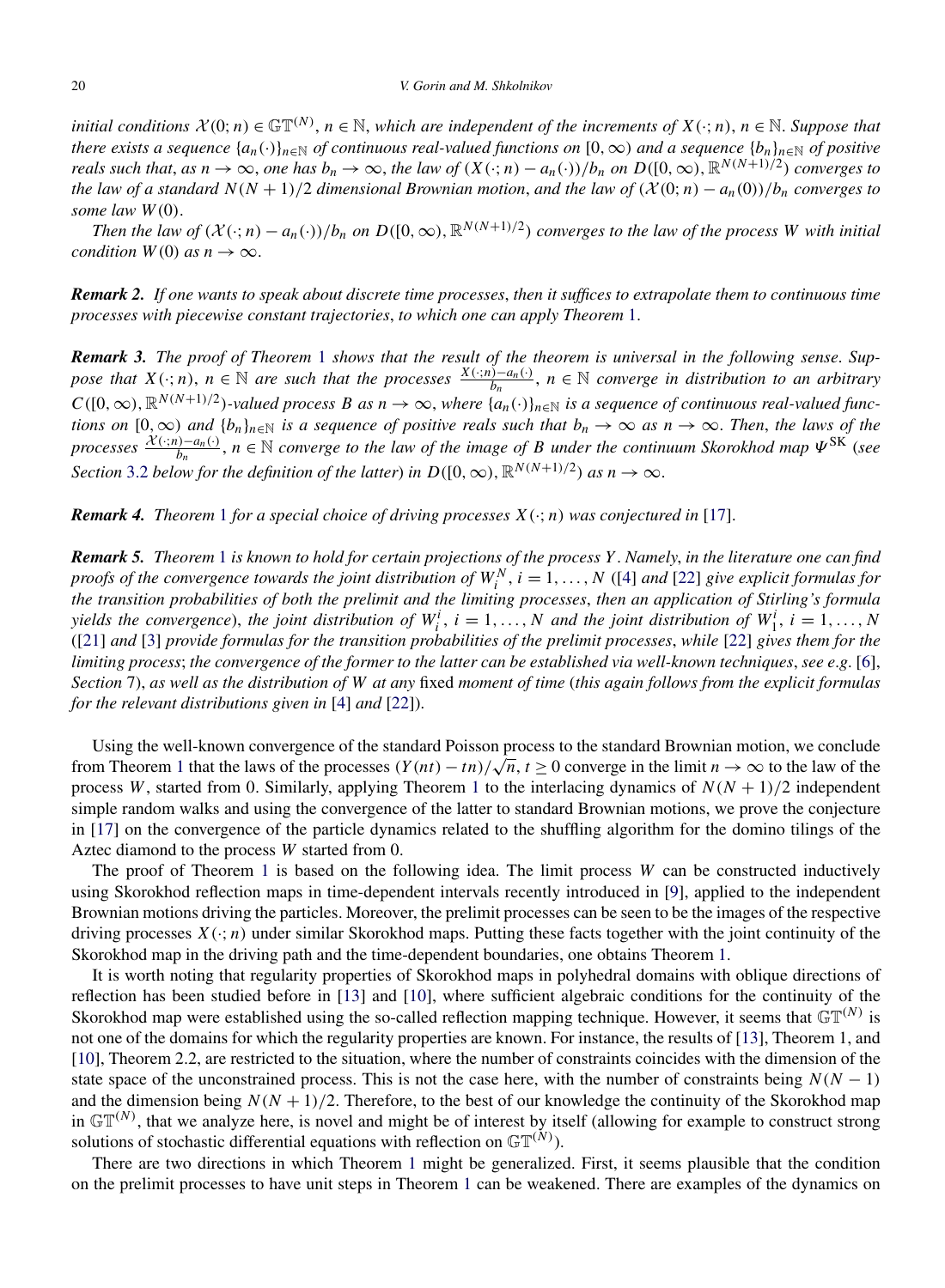<span id="page-3-0"></span>Gelfand–Tsetlin patterns in the literature (for example, interlacing dynamics driven by sums of geometric random variables as in [\[4,23\]](#page-9-0), or the shuffling algorithm for boxed plane partitions as in [\[2,5,7\]](#page-9-0)), for which the fixed time distribution is known to converge to the "GUE-minors process." Therefore, it is reasonable to expect that the laws of the paths of these discrete processes also converge to the law of *W*. One might also want to study what happens when the different components of the driving process have different asymptotic behavior, that is, when the sequences  ${a_n(\cdot)}_{n \in \mathbb{N}}, {b_n}_{n \in \mathbb{N}}$  in Theorem [1](#page-1-0) may also depend on the particles. Some particular results into this direction were obtained in Section 7 of [\[6\]](#page-9-0).

In addition, Theorem [1](#page-1-0) allows to recover many properties of the process *W* (for example, the ones studied in [\[22\]](#page-9-0)) from the corresponding properties of the discrete prelimit processes, which are sometimes easier to prove (see e.g. [\[4\]](#page-9-0)). For some more details in this direction, please see Remark [11](#page-8-0) below.

It is worth noting that there is another natural way to construct a stochastic dynamics on  $\mathbb{GT}^{(N)}$  which is based on the Robinson–Schensted–Knuth correspondence, see [\[18,19\]](#page-9-0). This dynamics is driven by *N* random walks as opposed to  $N(N+1)/2$  in our case. While the evolution itself is very much different from the one considered in the present article due to strong correlations between components, the fixed time distributions (and also some other projections) are similar and can be made the same by an appropriate choice of the driving processes.

The rest of the article is organized as follows. In Section 2 we introduce stochastic processes studied throughout the paper, in Section [3](#page-5-0) we explain the relation of these processes to the Skorohod reflection map, and in Section [4](#page-8-0) we prove Theorem [1.](#page-1-0)

# **2. Processes on interlacing particle configurations**

In this section, we give rigorous definitions of the stochastic dynamics on interlacing particle configurations that we study. To this end, let  $X(t) := \{X_i^j(t), j = 1, ..., N, i = 1, ..., j\}$ ,  $t \ge 0$  be a random process taking values in  $\mathbb{Z}^{N(N+1)/2}$ . We impose the following *regularity* conditions on *X*:

- 1. The trajectories of *X* are càdlàg, that is, for every  $t \ge 0$ , the limits  $X(t-) := \lim_{s \uparrow t} X(s)$  and  $X(t+) := \lim_{s \downarrow t} X(s)$ exist, and  $X(t) = X(t+)$ .
- 2. Each coordinate  $X_i^j$  has unit increments, that is, for every  $t \ge 0$ , we have  $|X_i^j(t) X_i^j(t-)| \le 1$ .

Note that the regularity conditions imply, in particular, that on any time interval [0*, T* ], the trajectory of *X* has finitely many points of discontinuity.

Given a regular process *X*, we construct the *interlacing dynamics*  $\mathcal{X}(t)$ ,  $t \ge 0$  driven by *X* and taking values in  $\mathbb{GT}^{(N)}$  as follows. The initial value  $\mathcal{X}(0)$  can be any  $\mathbb{GT}^{(N)}$ -valued random variable. If X is constant on some time interval  $[t_1, t_2]$ , then so is X. If a  $t \ge 0$  is a point of discontinuity in X, then the value of  $\mathcal{X}(t)$  depends only on  $\mathcal{X}(t-)$ and  $X(t) - X(t-)$ , and is given by the following *sequential update*. First, we define  $\mathcal{X}_1^1(t)$ , then  $\mathcal{X}_i^2(t)$ ,  $i = 1, 2$ , then  $\mathcal{X}_i^3(t)$ ,  $i = 1, 2, 3$ , etc. To start with, we set

$$
\mathcal{X}_1^1(t) = \mathcal{X}_1^1(t-) + X_1^1(t) - X_1^1(t-);
$$

in other words, the increments of the process  $\mathcal{X}_1^1$  coincide with those of  $X_1^1$ . Subsequently, once the values of  $\mathcal{X}_i^j(t)$ ,  $j = 1, \ldots, k - 1, i = 1, \ldots, j$  are determined, we define  $\mathcal{X}_i^k(t)$  for each  $i = 1, \ldots, k$  independently by the following procedure, in which each type of update is performed only if the conditions for the previous types are *not* satisfied.

- 1. If  $i > 1$  and  $\mathcal{X}_i^k(t-) = \mathcal{X}_{i-1}^{k-1}(t) 1$ , then we say that particle  $\mathcal{X}_i^k$  is pushed by  $\mathcal{X}_{i-1}^{k-1}$  and set  $\mathcal{X}_i^k(t) = \mathcal{X}_i^k(t-) + 1$ . 2. If  $i < k$  and  $\mathcal{X}_i^k(t-) = \mathcal{X}_i^{k-1}(t)$ , then we say that particle  $\mathcal{X}_i^k$  is *pushed* by  $\mathcal{X}_i^{k-1}$  and set  $\mathcal{X}_i^k(t) = \mathcal{X}_i^k(t-) - 1$ .
- 3. If  $X_i^k(t) X_i^k(t-) = 1$ , then we check whether  $i < k$  and  $\mathcal{X}_i^{k-1}(t) = \mathcal{X}_i^k(t-) + 1$ . If so, then we say that particle  $\mathcal{X}_i^k$  is blocked by  $\mathcal{X}_i^{k-1}$  and set  $\mathcal{X}_i^k(t) = \mathcal{X}_i^k(t-)$ ; otherwise, we set  $\mathcal{X}_i^k(t) = \mathcal{X}_i^k(t-) + 1$ .
- 4. If  $X_i^k(t) X_i^k(t-) = -1$ , then we check whether  $i > 1$  and  $\mathcal{X}_{i-1}^{k-1}(t) = \mathcal{X}_i^k(t-)$ . If so, then we say that particle  $\mathcal{X}_i^k$ is *blocked* by  $\mathcal{X}_{i-1}^{k-1}$  and set  $\mathcal{X}_i^k(t) = \mathcal{X}_i^k(t-)$ ; otherwise, we set  $\mathcal{X}_i^k(t) = \mathcal{X}_i^k(t-) - 1$ .
- 5. If  $X_i^k(t) X_i^k(t-) = 0$ , then we set  $\mathcal{X}_i^k(t) = \mathcal{X}_i^k(t-)$ .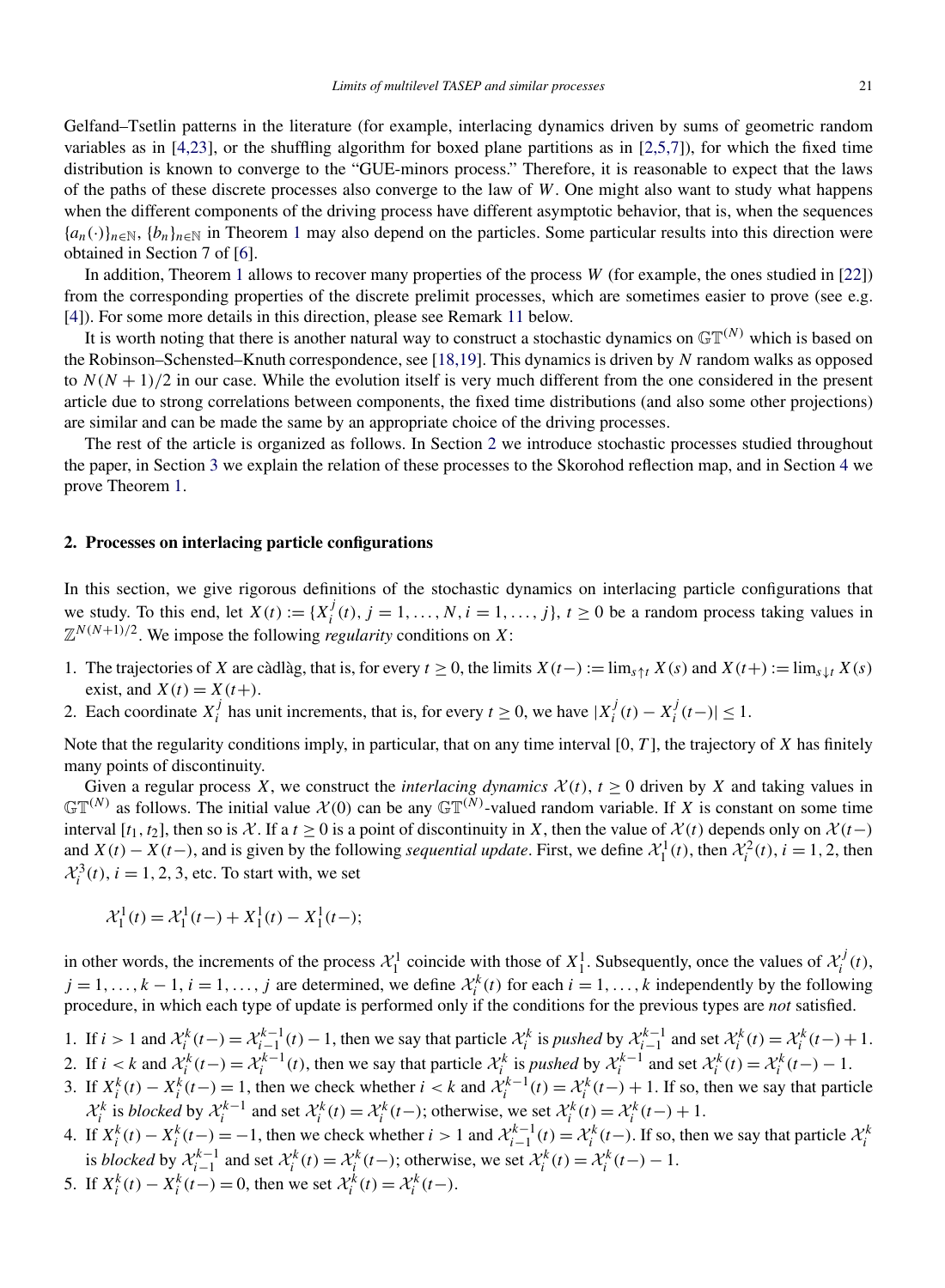<span id="page-4-0"></span>The above definition can be also adapted to discrete-time processes. If  $X(t)$ ,  $t = 0, 1, 2, \ldots$  is such a process, then we define  $\bar{X}(t)$ ,  $t > 0$  by

$$
\bar{X}(t) = X(n) \quad \text{for } n \le t < n+1, n = 0, 1, 2, \dots \tag{2}
$$

and let  $\mathcal{X}(t)$ ,  $t = 0, 1, 2, \ldots$  be the restriction of the interlacing dynamics driven by  $\overline{X}$  to integer times.

The following proposition enlists the properties of  $X$  which are immediate from the construction.

**Proposition 6.**  $\mathcal{X}(t)$ ,  $t \geq 0$  *is a well-defined stochastic process taking values in*  $\mathbb{GT}^{(N)}$ *. The paths of the process* X *depend only on the increments of the driving process X*, *but not on its initial value X(*0*)*. *Suppose that X has independent increments, that is, for any*  $T > 0$ , the process  $X(t) - X(T-)$ ,  $t > T$  *is independent of the process*  $X(t) - X(0)$ ,  $0 \le t < T$ . *Then*  $\mathcal X$  *is a Markov process.* 

# *Examples.*

- 1. *If X is a family of N (N* + 1*)/*2 *independent standard Poisson processes*, *then* X *is the Markov process Y defined in the [Introduction](#page-0-0)*.
- 2. If  $\{\xi_i^j(t): j = 1, ..., N, i = 1, ..., j, t = 0, 1, 2, ...\}$  is an array of i.i.d. Bernoulli random variables with parameter p and  $X_i^j(t) = \sum_{s=0}^{t-1} \xi_i^j(s)$ , then X gives the dynamics studied in [\[17\]](#page-9-0) and [\[4\]](#page-9-0), which is related to the shuffling *algorithm for sampling random domino tilings of the Aztec diamond*.

Next we aim to introduce a continuous-space analogue of the above discrete processes. This process *W* was first defined and studied in [\[22\]](#page-9-0). It takes values in the continuum version of  $\mathbb{GT}^{(N)}$ , which we denote by  $\mathbb{GT}_c^{(N)}$ . An element of  $\mathbb{GT}_c^{(N)}$  is an array of reals  $x_i^j$ ,  $j = 1, ..., N$ ,  $i = 1, ..., j$  satisfying the inequalities

$$
x_{i-1}^j \le x_{i-1}^{j-1} \le x_i^j. \tag{3}
$$

The process *W* taking values in  $\mathbb{GT}_c^{(N)}$  is defined level by level. For  $j = 1$ , we let  $W_1^1$  be a standard Brownian motion. For  $j > 1$ , we define the component  $W_i^j$  as a standard Brownian motion (independent of those used in the previous steps) *reflected* on the trajectories of  $W_{i-1}^{j-1}$  and  $W_i^{j-1}$ . In other words,

$$
W_i^j(\cdot) = B_i^j(\cdot) + A_i^j(\cdot) - \tilde{A}_i^j(\cdot),\tag{4}
$$

where  $B_i^j$  is a new standard Brownian motion,  $A_i^j$  is the local time accumulated at zero by  $W_i^j - W_{i-1}^{j-1}$  and  $\tilde{A}_i^j$  is the local time accumulated at zero by  $W_i^{j-1} - W_i^j$ . In particular,  $W_j^j$  and  $W_1^j$  are reflected on only one trajectory. We can start *W* from any deterministic or random initial condition with the only restriction being that *W (*0*)* belongs to  $\mathbb{GT}^{(N)}$  with probability 1. For more details, please see [\[22\]](#page-9-0), Section 2, and [22], Section 4.

*Properties. As shown in* [\[22\]](#page-9-0), *the process W started from* 0 *possesses certain interesting properties*. *In particular*, *the projection W<sup>N</sup> <sup>i</sup>* , *i* = 1*,...,N evolves according to the Dyson's Brownian motion of dimension N*. *Also*, *for any fixed t*, *the distribution of W (t) is given by the distribution of the eigenvalues of corners of an N* × *N Gaussian Hermitian matrix* (*see* [\[16,20\]](#page-9-0)).

*Another intriguing property is the following Markovity: Fix an*  $N \in \mathbb{N}$  and  $0 < t_1 < t_2 < \cdots < t_N$  and consider the *process Z* which is defined to coincide with the  $\mathbb{R}^k$ -valued process  $(W_i^k: i = 1, ..., k)$  on the time interval  $[t_{k-1}, t_k)$ *(here, we use the convention*  $t_0 = 0$ *). Then the process*  $Z(t)$ ,  $0 \le t \le t_N$  *is Markovian and its transitional probabilities can be given explicitly, see [\[22\]](#page-9-0), proof of Proposition 6, and also [\[4\]](#page-9-0), Proposition 2.5, for a similar statement in discrete settings.*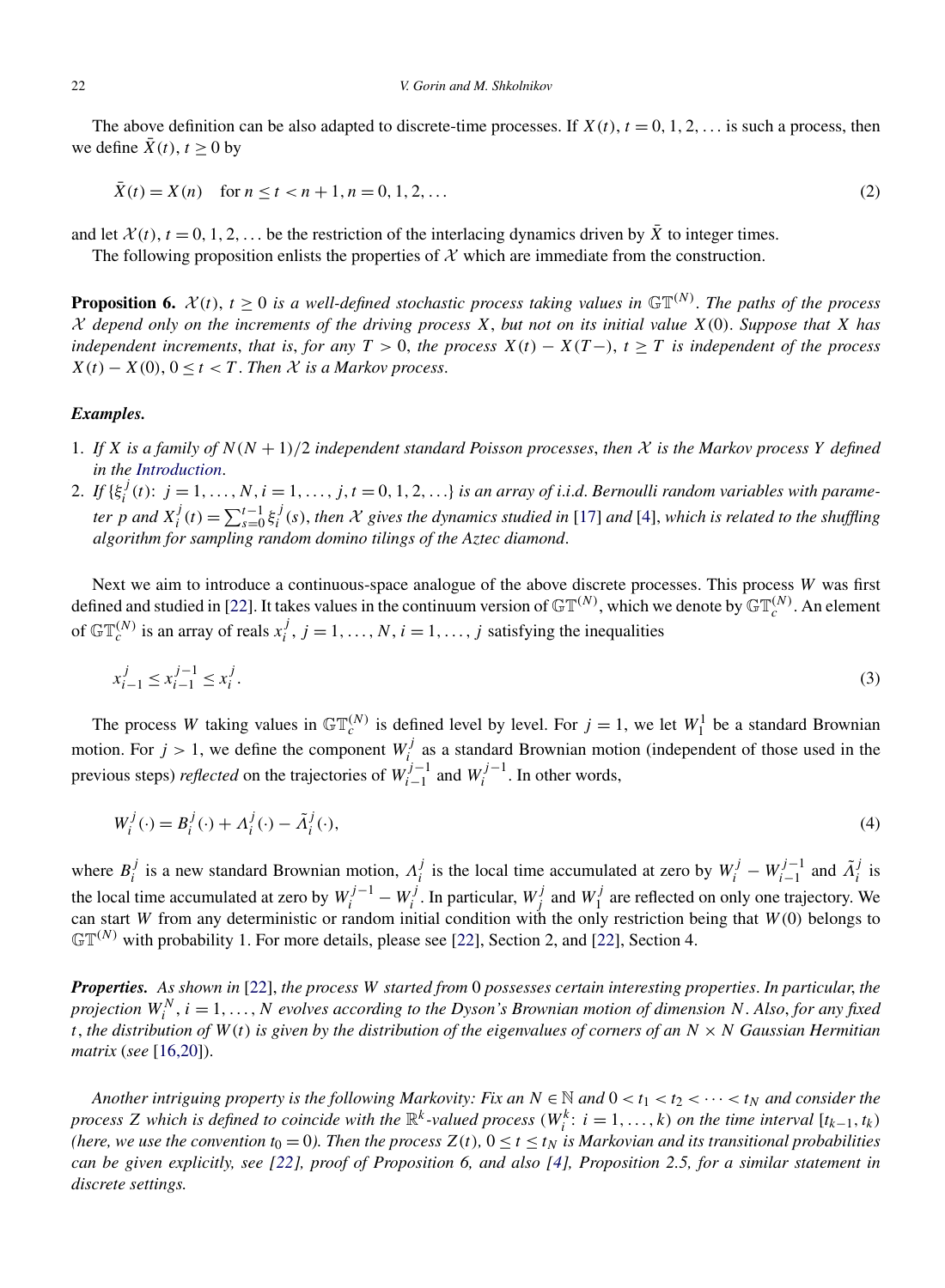#### <span id="page-5-0"></span>**3. Skorokhod maps**

The proof of our main result relies on the observation that the limiting process *W* is given by the image of the vector of driving Brownian motions, started in *W (*0*)*, under an appropriate Skorokhod reflection map, whereas the prelimit processes  $X(\cdot; n)$ ,  $n \in \mathbb{N}$  are given by images of the driving processes  $X(\cdot; n)$ ,  $n \in \mathbb{N}$ , started in  $X(0; n)$ ,  $n \in \mathbb{N}$ , respectively, under slightly modified Skorokhod maps. Our construction relies on [\[9\]](#page-9-0), Theorem 2.6, which we state in the following proposition for the convenience of the reader.

**Proposition 7.** Let l, r be two right-continuous functions with left limits on  $[0, \infty)$  taking values in  $[-\infty, \infty)$  and *(*−∞*,*∞], *respectively*. *Suppose further that l(t)* ≤ *r(t)*, *t* ≥ 0. *Then*, *for every right-continuous function ψ with left limits on*  $[0, \infty)$  *taking values in*  $\mathbb{R}$ *, there exists a unique pair of functions*  $\phi$ *,*  $\eta$  *in the same space satisfying* 

- 1. *For every*  $t \in [0, \infty)$ ,  $\phi(t) = \psi(t) + \eta(t) \in [l(t), r(t)]$ ;
- 2. *For every*  $0 \leq s \leq t \leq \infty$ ,

$$
\eta(t) - \eta(s) \ge 0 \quad \text{if } \phi(u) < r(u) \text{ for all } u \in (s, t],\tag{5}
$$

$$
\eta(t) - \eta(s) \le 0 \quad \text{if } \phi(u) > l(u) \text{ for all } u \in (s, t];\tag{6}
$$

3. *For every*  $0 \le t \le \infty$ ,

<sup>X</sup>˜ *<sup>N</sup>*−<sup>1</sup>

$$
\eta(t) - \eta(t-) \ge 0 \quad \text{if } \phi(t) < r(t),\tag{7}
$$

$$
\eta(t) - \eta(t-) \le 0 \quad \text{if } \phi(t) > l(t),\tag{8}
$$

*where*  $\eta(0-)$  *is to be interpreted as* 0.

*Moreover*, *the map Γ* , *which sends the triple (l, r, ψ) to the function φ is jointly continuous with respect to the topology of uniform convergence on compact sets*.

We will refer to  $\Gamma(l, r, \cdot)$  as the *extended Skorokhod map* in the time-dependent interval  $[l(t), r(t)]$ ,  $t > 0$ . It will not be important in the following, but it is worth mentioning that the map *Γ* can be given explicitly (see [\[9\]](#page-9-0), Theorem 2.6).

#### 3.1. *Skorokhod maps for the prelimit processes*

Since the definition of  $\mathcal{X}(\cdot; n)$  does not depend on the initial value  $X(0; n)$  we may assume that  $\mathcal{X}(0; n) = X(0; n)$ . In this subsection we show that in this case each of the prelimit processes  $\mathcal{X}(\cdot; n)$ ,  $n \in \mathbb{N}$  can be constructed as the image of the vector of driving processes under a deterministic map, which we will refer to as the discrete Skorokhod map.

In our construction we fix an  $n \in \mathbb{N}$  and proceed by induction over the number of levels *N*. For  $N = 1$ , we set  $\tilde{\mathcal{X}}(\cdot; n) = X(\cdot; n) = \mathcal{X}(\cdot; n)$ . For  $N \geq 2$ , we may assume that the process  $\tilde{\mathcal{X}}(\cdot; n)$  with  $(N - 1)$  levels, with initial condition being the restriction of  $\mathcal{X}(0; n)$  to the first  $(N - 1)$  levels, has already been constructed. We fix a path of this process and will construct the corresponding paths of the particles on level *N*.

We consider first an  $1 < i < N$  and define  $\tilde{\mathcal{X}}_i^N(\cdot; n)$  as the image of  $X_i^N(\cdot; n)$ , started in  $\mathcal{X}_i^N(0; n)$ , under the extended Skorokhod map in the time-dependent interval

$$
\left[\tilde{\mathcal{X}}_{i-1}^{N-1}(t;n), \tilde{\mathcal{X}}_i^{N-1}(t;n) - 1\right], \quad t \ge 0
$$
\n(9)

in the sense of Proposition 7 above. Next, let  $i = 1$ . In this case, we define  $\tilde{\mathcal{X}}_1^N(\cdot; n)$  as the image of  $X_1^N(\cdot; n)$ , started in  $\mathcal{X}_1^N(0; n)$ , under the extended Skorokhod map in the time-dependent interval

$$
\left(-\infty, \tilde{\mathcal{X}}_1^{N-1}(t; n) - 1\right], \quad t \ge 0 \tag{10}
$$

in the sense of Proposition 7. Similarly, for  $i = N$ , we define  $\tilde{\mathcal{X}}_N^N(\cdot; n)$  as the image of  $X_N^N(\cdot; n)$ , started in  $\mathcal{X}_N^N(0; n)$ , under the extended Skorokhod map in the time-dependent interval

$$
\left[\tilde{\mathcal{X}}_{N-1}^{N-1}(t;n),\infty\right), \quad t \ge 0 \tag{11}
$$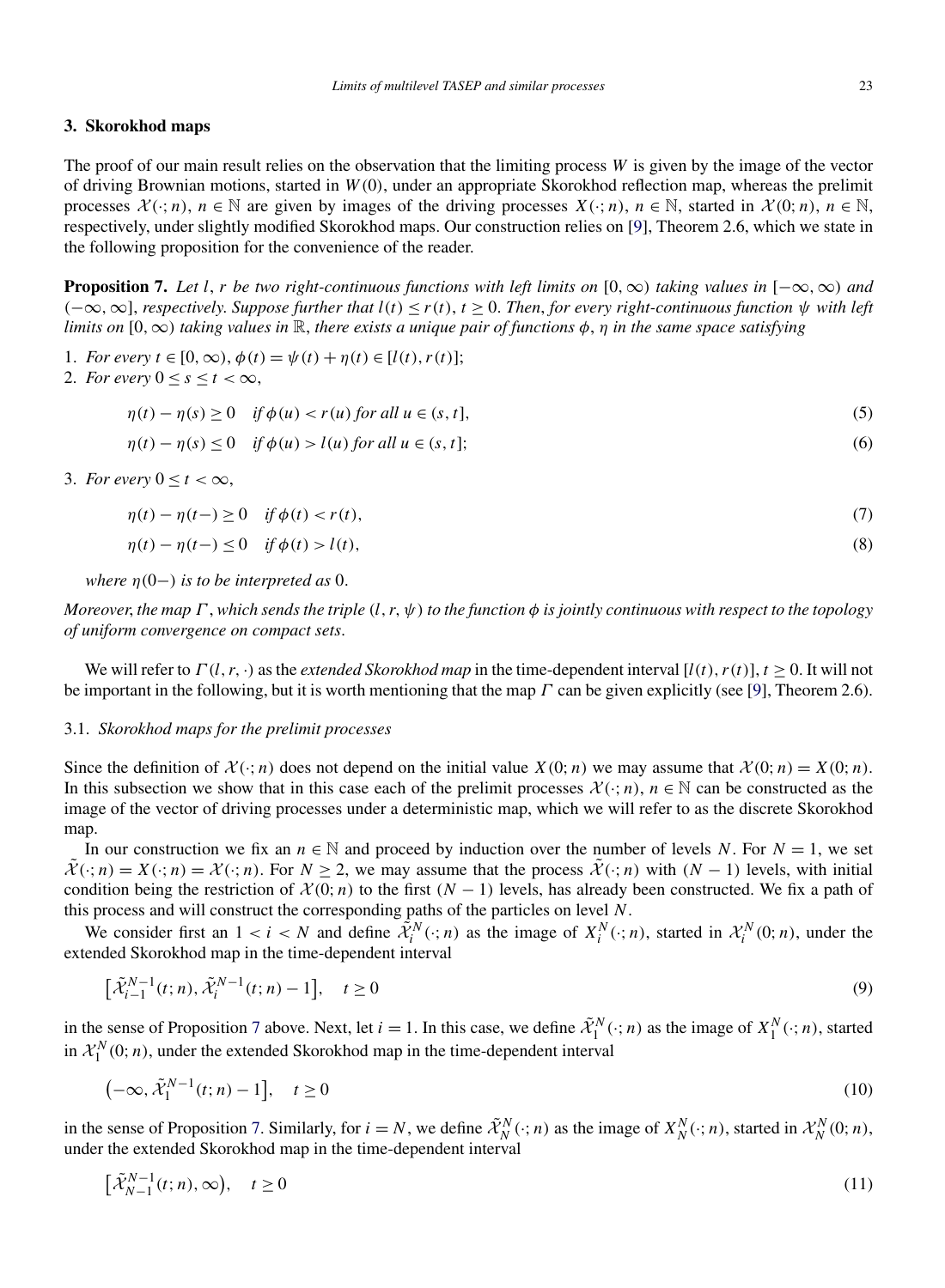<span id="page-6-0"></span>in the sense of Proposition [7.](#page-5-0) This finishes the construction.

We remark at this point that the paths of the processes  $\tilde{\mathcal{X}}(\cdot; n)$ ,  $n \in \mathbb{N}$  are given by images of the paths of the driving processes  $X(\cdot; n)$ ,  $n \in \mathbb{N}$ , started in  $\mathcal{X}(0; n)$ ,  $n \in \mathbb{N}$ , respectively, under a *deterministic* map  $\Phi^{\text{SK}}$  depending only on *N* (and not on *n*):

$$
\tilde{\mathcal{X}}(\cdot; n) = \Phi^{\text{SK}}\big(X(\cdot; n)\big), \quad n \in \mathbb{N}.\tag{12}
$$

We will refer to  $\Phi^{SK}$  as the *discrete Skorokhod map*. Finally, for each  $n \in \mathbb{N}$ , we define  $\tilde{\mathcal{Y}}(\cdot; n)$  as the process constructed from  $\frac{X(\cdot; n) - a_n(\cdot)}{b_n}$  by employing the discrete Skorokhod map in the rescaled coordinates; that is, repeating the procedure above, but rescaling all initial conditions, processes involved and the constant 1 in  $(9)$ ,  $(10)$  according to the change of coordinates

$$
[0,\infty) \times \mathbb{Z}^{N(N+1)/2} \to [0,\infty) \times \mathbb{R}^{N(N+1)/2}, \quad (t,x) \mapsto \left(t, \frac{x - a_n(t)}{b_n}\right). \tag{13}
$$

The following proposition shows that  $\tilde{\mathcal{X}}(\cdot; n)$ ,  $n \in \mathbb{N}$  are in fact the processes defined in Theorem [1,](#page-1-0) and that  $\tilde{\mathcal{Y}}(\cdot; n)$ ,  $n \in \mathbb{N}$  coincide with the corresponding rescaled processes.

**Proposition 8.** Suppose that the processes  $\tilde{\mathcal{X}}(\cdot; n)$ ,  $n \in \mathbb{N}$  and  $\mathcal{X}(\cdot; n)$ ,  $n \in \mathbb{N}$  are constructed by using the same *driving processes*  $X(\cdot; n)$ ,  $n \in \mathbb{N}$ . *Then*,

$$
\tilde{\mathcal{X}}(\cdot; n) = \mathcal{X}(\cdot; n), \quad n \in \mathbb{N},\tag{14}
$$

$$
\tilde{\mathcal{Y}}(\cdot; n) = \frac{\mathcal{X}(\cdot; n) - a_n(\cdot)}{b_n}, \quad n \in \mathbb{N}
$$
\n(15)

*with probability* 1.

**Proof.** Fix an  $n \in \mathbb{N}$ . We start with the proof of (14) for that *n* and proceed by induction over the number of levels *N*. For  $N = 1$ , the statement (14) follows directly from the definition of  $\tilde{\mathcal{X}}(\cdot; n)$ . Now, let  $N \ge 2$  and suppose that (14) holds for all *N'* < *N*. Then, the paths of the particles on the first  $(N - 1)$  levels of  $\mathcal{X}(\cdot; n)$  must coincide with the paths of the particles on the first  $(N - 1)$  levels of  $\mathcal{X}(\cdot; n)$ . Now, consider the trajectories of the particles on the *N*th level in the two processes. If the trajectories coincide up to some time  $t_1$ , then they clearly coincide up to time  $t_2 > t_1$ as long as no particles are pushed or blocked in  $\mathcal{X}(\cdot; n)$  in the time interval  $[t_1, t_2]$ .

In case that a particle on level N in  $\mathcal{X}(\cdot; n)$  is pushed, the trajectory of the pushing particle must have a jump of size 1 at the moment of the push and the other particle is pushed accordingly. The definitions of *Φ*SK and of the extended Skorokhod map in a time-dependent interval incorporated in  $\Phi^{SK}$  show that the value of  $\tilde{\mathcal{X}}(\cdot; n) = \Phi^{SK}(X(\cdot; n))$  after the push must coincide with the value of  $\mathcal{X}(\cdot; n)$  after the push.

Similarly, when a particle on level N in  $\mathcal{X}(\cdot; n)$  is blocked, the blocking particle must be at distance 1 from the blocked particle at the moment, when it blocks the other particle, and the trajectory of the component in  $X(\cdot; n)$ driving the blocked particle must have a jump of size 1 at the same moment. By the definitions of *Φ*SK and the extended Skorokhod map in a time-dependent interval, the value of  $\tilde{\mathcal{X}}(\cdot; n) = \Phi^{SK}(X(\cdot; n))$  after a particle is blocked must coincide with the value of  $\mathcal{X}(\cdot; n)$  at the same moment of time.

The statement  $(15)$  can be shown by arguing as in the proof of the statement  $(14)$ , but working in the coordinates obtained by the rescaling (13).  $\Box$ 

### 3.2. *Skorokhod map for the limiting process*

In this subsection we will employ Proposition [7](#page-5-0) to show that the process *W* can be viewed as the image of the vector of driving Brownian motions, started in *W (*0*)*, under a deterministic map, which we will refer to as the *continuum Skorokhod map*. To this end, we let  $B := \{B_i^j, j = 1, ..., N, i = 1, ..., j\}$  be the collection of independent standard Brownian motions driving the process *W* and will construct an auxilliary  $\mathbb{GT}_c^{(N)}$ -valued process  $\tilde{W}$  on the same probability space, which *a posteriori* will turn out to coincide with *W*.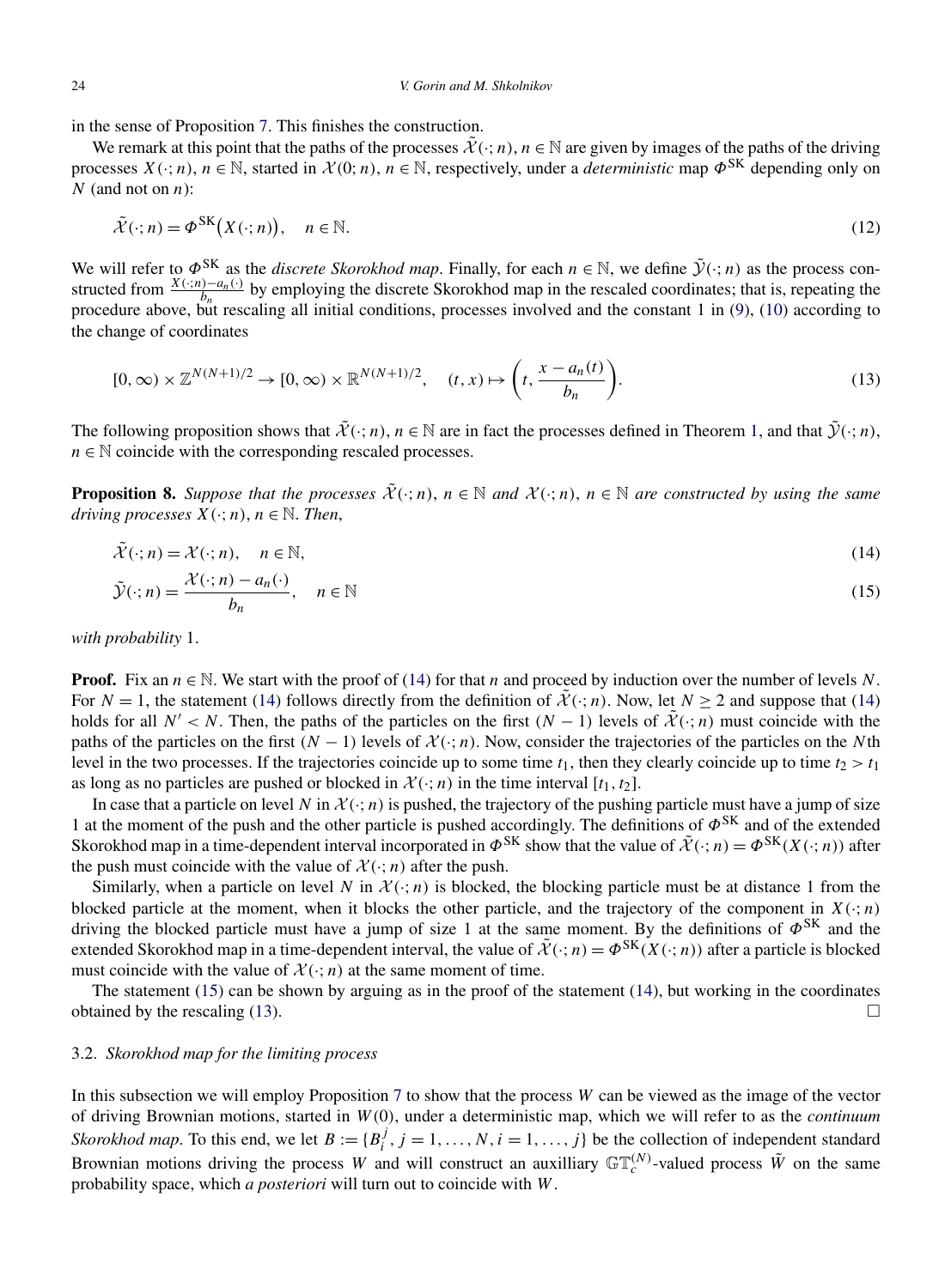<span id="page-7-0"></span>The construction proceeds by induction over the number of levels *N*. For  $N = 1$ , we set  $\tilde{W} = B_1^1 = W$ . For  $N \ge 2$ , we may assume that the paths of the particles on the first  $(N - 1)$  levels of the process  $\tilde{W}$ , with initial condition being the restriction of  $W(0)$  to the first  $(N - 1)$  levels, have already been constructed. Then, for  $1 < i < N$ , we define the path of the particle  $\tilde{W}_i^N$  as the image of the driving Brownian motion  $B_i^N$ , started in  $W_i^N(0)$ , under the extended Skorokhod map in the time-dependent interval

$$
\left[\tilde{W}_{i-1}^{N-1}(t), \tilde{W}_i^{N-1}(t)\right], \quad t \ge 0
$$
\n(16)

in the sense of Proposition [7.](#page-5-0) For  $i = 1$ , we define the path of the particle  $\tilde{W}_1^N$  as the image of the driving Brownian motion  $B_1^N$ , started in  $W_1^N(0)$ , under the extended Skorokhod map in the time-dependent interval

$$
\left(-\infty, \tilde{W}_1^{N-1}(t)\right], \quad t \ge 0 \tag{17}
$$

defined as in Proposition [7.](#page-5-0) Finally, for  $i = N$ , we define the path of the particle  $\tilde{W}_N^N$  as the image of the driving Brownian motion  $B_N^N$ , started in  $W_N^N(0)$ , under the extended Skorokhod map in the time-dependent interval

$$
\left[\tilde{W}_{N-1}^{N-1}(t),\infty\right), \quad t \ge 0 \tag{18}
$$

in the sense of Proposition [7.](#page-5-0)

We note that the process  $\tilde{W}$  is given by the image of the Brownian motion *B*, started in  $W(0)$ , under a *deterministic* map  $\Psi^{\text{SK}}$ :

$$
\tilde{W} = \Psi^{\text{SK}}(B). \tag{19}
$$

We will refer to  $\Psi^{\text{SK}}$  as the *continuum Skorokhod map*. The following proposition shows that  $\tilde{W}$  coincides with *W*.

**Proposition 9.** *Let the processes W*˜ *and W be defined on the same probability space and be driven by the same collection B of independent standard Brownian motions*. *Then*, *with probability* 1:

$$
\tilde{W}(t) = W(t) \quad \text{for all } t \ge 0. \tag{20}
$$

**Proof.** We proceed by induction over the number of levels *N*. For  $N = 1$ , the statement of the proposition follows directly from the definition of  $\tilde{W}$ . Now, consider an  $N > 2$  and assume that the proposition holds for all  $N' < N$ . Since the paths of the particles on the first  $(N - 1)$  levels in  $\tilde{W}$  and *W* coincide with the paths of the particles in the respective processes with  $(N-1)$  levels, we have  $\tilde{W}_i^j = W_i^j$  for all  $j = 1, ..., N-1, i = 1, ..., j$  with probability 1.

Now, fix an  $1 < i < N$  and consider the particle  $\tilde{W}_i^N$  on the *N*th level in  $\tilde{W}$  and the corresponding particle  $W_i^N$ in *W*. The equation [\(4\)](#page-4-0), the fact that the local time processes  $\Lambda_i^N$ ,  $\tilde{\Lambda}_i^N$  are non-decreasing and their properties

$$
\int_0^\infty \mathbf{1}_{\{W_i^N(t) - W_{i-1}^{N-1}(t) > 0\}} dA_i^N(t) = 0,
$$
  

$$
\int_0^\infty \mathbf{1}_{\{W_i^{N-1}(t) - W_i^N(t) > 0\}} d\tilde{A}_i^N(t) = 0
$$

show that  $W_i^N$  solves the extended Skorokhod problem in the time-dependent interval

$$
\left[W_{i-1}^{N-1}(t), W_i^{N-1}(t)\right] = \left[\tilde{W}_{i-1}^{N-1}(t), \tilde{W}_i^{N-1}(t)\right], \quad t \ge 0
$$
\n(21)

for the Brownian motion  $B_i^N$ , started in  $W_i^N(0)$ . Since  $\tilde{W}_i^N$  solves the same extended Skorokhod problem by defini-tion, the uniqueness statement of Proposition [7](#page-5-0) implies that it must hold  $\tilde{W}_i^N = W_i^N$  with probability 1. In the cases that  $i = 1$  or  $i = N$ , one can argue in the same manner, invoking the uniqueness statement of Proposition [7](#page-5-0) for the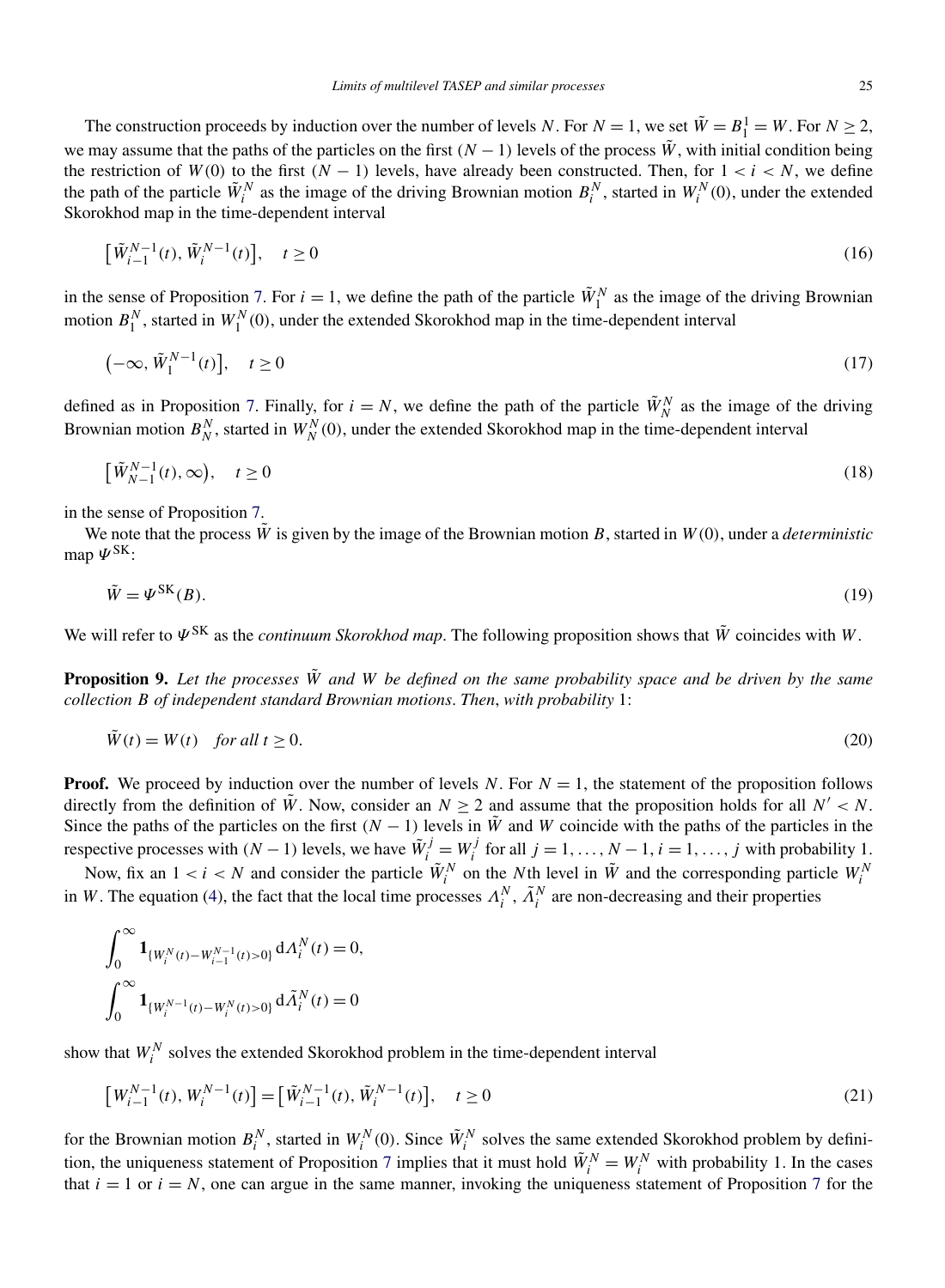<span id="page-8-0"></span>extended Skorokhod maps in the time-dependent intervals

$$
\left(-\infty, \tilde{W}_1^{N-1}(t)\right] = \left(-\infty, W_1^{N-1}(t)\right], \quad t \ge 0,
$$
\n(22)

$$
[\tilde{W}_{N-1}^{N-1}(t), \infty) = [W_{N-1}^{N-1}(t), \infty), \quad t \ge 0,
$$
\n(23)

respectively, to conclude that  $\tilde{W}_1^N = W_1^N$  and  $\tilde{W}_N^N = W_N^N$  almost surely. This finishes the proof of the proposition.  $\Box$ 

*Remark 10. Although this will not play a role in the following*, *we remark that due to Proposition* [9](#page-7-0) *and the findings in* [\[22\]](#page-9-0) *the particles on the same level in W*˜ *never collide after time* 0. *Thus*, *if at time* 0 *no two of these particles are at the same location*, [\[9\]](#page-9-0), *Corollary* 2.4, *shows that the extended Skorokhod maps used in the construction of W*˜ *are in fact regular Skorokhod maps in the sense of* [\[9\]](#page-9-0), *Definition* 2.1.

#### **4. Limiting procedure**

We now come to the proof of the main result of the paper, stating that the process *W* serves as a universal limiting object for discrete processes with block/push interactions.

**Proof of Theorem [1.](#page-1-0)** We proceed by induction over the number of levels *N*. For  $N = 1$ , there is nothing to show. We now let  $N \ge 2$  be fixed and assume that the theorem holds for all  $N' < N$ . Since the first  $(N - 1)$  levels of the processes  $\frac{\mathcal{X}(\cdot; n) - a_n(\cdot)}{b_n}$ ,  $n \in \mathbb{N}$  evolve as the corresponding processes with  $(N - 1)$  levels, we conclude that their laws converge to the law of  $\{W_i^j: j = 1, ..., N-1, i = 1, ..., j\}$  on  $D([0, \infty), \mathbb{R}^{(N-1)N/2})$ , started according to the restriction of *W (*0*)* to the first *(N* −1*)* levels. By virtue of the Skorokhod Representation Theorem in the form of [\[12\]](#page-9-0), Theorem 3.1.8, and the fact that the limit processes are almost surely continuous, one can define the processes on the first  $(N-1)$  levels of  $\mathcal{X}(\cdot; n)$  together with the processes  $X_i^N(\cdot; n)$ ,  $i = 1, ..., N$ , started in  $\mathcal{X}_i^N(0; n)$ ,  $i = 1, ..., N$ , respectively, for all values of  $n \in \mathbb{N}$  on the same probability space such that

$$
\frac{\mathcal{X}_i^j(\cdot; n) - a_n(\cdot)}{b_n} \xrightarrow{n \to \infty} W_i^j, \quad j = 1, \dots, N - 1, i = 1, \dots, j,
$$
\n
$$
\xrightarrow{N'} \xrightarrow{N'} \xrightarrow{N'} \xrightarrow{N'} \xrightarrow{N'} \xrightarrow{N'} \xrightarrow{N'} \xrightarrow{N'} \xrightarrow{N'} \xrightarrow{N'} \xrightarrow{N'} \xrightarrow{N'} \xrightarrow{N'} \xrightarrow{N'} \xrightarrow{N'} \xrightarrow{N'} \xrightarrow{N'} \xrightarrow{N'} \xrightarrow{N'} \xrightarrow{N'} \xrightarrow{N'} \xrightarrow{N'} \xrightarrow{N'} \xrightarrow{N'} \xrightarrow{N'} \xrightarrow{N'} \xrightarrow{N'} \xrightarrow{N'} \xrightarrow{N'} \xrightarrow{N'} \xrightarrow{N'} \xrightarrow{N'} \xrightarrow{N'} \xrightarrow{N'} \xrightarrow{N'} \xrightarrow{N'} \xrightarrow{N'} \xrightarrow{N'} \xrightarrow{N'} \xrightarrow{N'} \xrightarrow{N'} \xrightarrow{N'} \xrightarrow{N'} \xrightarrow{N'} \xrightarrow{N'} \xrightarrow{N'} \xrightarrow{N'} \xrightarrow{N'} \xrightarrow{N'} \xrightarrow{N'} \xrightarrow{N'} \xrightarrow{N'} \xrightarrow{N'} \xrightarrow{N'} \xrightarrow{N'} \xrightarrow{N'} \xrightarrow{N'} \xrightarrow{N'} \xrightarrow{N'} \xrightarrow{N'} \xrightarrow{N'} \xrightarrow{N'} \xrightarrow{N'} \xrightarrow{N'} \xrightarrow{N'} \xrightarrow{N'} \xrightarrow{N'} \xrightarrow{N'} \xrightarrow{N'} \xrightarrow{N'} \xrightarrow{N'} \xrightarrow{N'} \xrightarrow{N'} \xrightarrow{N'} \xrightarrow{N'} \xrightarrow{N'} \xrightarrow{N'} \xrightarrow{N'} \xrightarrow{N'} \xrightarrow{N'} \xrightarrow{N'} \xrightarrow{N'} \xrightarrow{N'} \xrightarrow{N'} \xrightarrow{N'} \xrightarrow{N'} \xrightarrow{N'} \xrightarrow{N'} \xrightarrow{N'} \xrightarrow{N'} \xrightarrow{N'} \xrightarrow{N'} \xrightarrow{N'} \xrightarrow{N'} \xrightarrow{N'} \xrightarrow{N'} \xrightarrow{N'} \xrightarrow{N'} \xrightarrow{N'} \xrightarrow{N'} \xrightarrow{N'} \xrightarrow{N'} \xrightarrow{N'} \xrightarrow{N'} \xrightarrow{N'} \xrightarrow{N'} \xrightarrow{N'} \xrightarrow{N'} \xrightarrow{N'} \xrightarrow{N'} \xrightarrow{N'} \xrightarrow{N'} \xrightarrow{N'} \xrightarrow{N'} \x
$$

$$
\frac{X_i^N(\cdot; N) - a_n(\cdot)}{b_n} \xrightarrow{n \to \infty} B_i^N, \quad i = 1, ..., N
$$
\n(25)

almost surely, where  $\{W_i^j: j = 1, ..., N - 1, i = 1, ..., j\}$  is a  $\mathbb{GT}_c^{(N-1)}$ -valued process of the law described in Theorem [1](#page-1-0) and  $(B_1^N, \ldots, B_N^N)$  is an *N*-dimensional standard Brownian motion started in  $(W_1^N(0), \ldots, W_N^N(0))$ .

Now, recall from Proposition [8](#page-6-0) and the definition of the processes  $\tilde{\mathcal{Y}}(\cdot; n)$ ,  $n \in \mathbb{N}$  that the paths of the processes  $\frac{\mathcal{X}_i^N(\cdot;n)-a_n(\cdot)}{b_n}$ ,  $i=1,\ldots,N$ ,  $n \in \mathbb{N}$  are given by the images of the driving processes  $\frac{\mathcal{X}_i^N(\cdot;n)-a_n(\cdot)}{b_n}$ ,  $i=1,\ldots,N$ ,  $n \in \mathbb{N}$ under the extended Skorokhod maps in the appropriate time-dependent intervals (we will refer to the latter as  $I_i^N(n)$ ). Moreover, from Proposition [9](#page-7-0) and the definition of the process  $\tilde{W}$  we know that the paths of the processes  $W_i^N$ ,  $i = 1, \ldots, N$  are given by the images of the driving Brownian motions  $B_1^N, \ldots, B_N^N$  under the extended Skorokhod maps in the appropriate time-dependent intervals (we will refer to the latter as  $I_i^N(\infty)$ ).

It now suffices to observe that, for all  $1 \le i \le N$ , the left (resp. right) boundaries of the time-dependent intervals  $I_i^N(n)$  converge in the limit as  $n \to \infty$  to the left (resp. right) boundaries of the time-dependent intervals  $I_i^N(\infty)$  in  $D([0,\infty),\mathbb{R})$  with probability 1. We remark that here the assumption  $b_n \to \infty$  as  $n \to \infty$  is used. By applying the continuity statement in Proposition [7](#page-5-0) we conclude that the paths of the processes  $\frac{\mathcal{X}_i^N(\cdot;n)-a_n(\cdot)}{b_n}$ ,  $i=1,\ldots,N$  converge in the limit as  $n \to \infty$  to the paths of the processes  $W_i^N$ ,  $i = 1, ..., N$  almost surely in  $D([0, \infty), \mathbb{R})$ . This finishes the proof.  $\Box$ 

*Remark 11. Theorem* [1](#page-1-0) *shows that one can reprove the properties of the process W and its projections stated at the end of Section* [2](#page-3-0) *by using the corresponding properties of the process Y and taking limits*. *Indeed*, *one can reexpress*

ſ